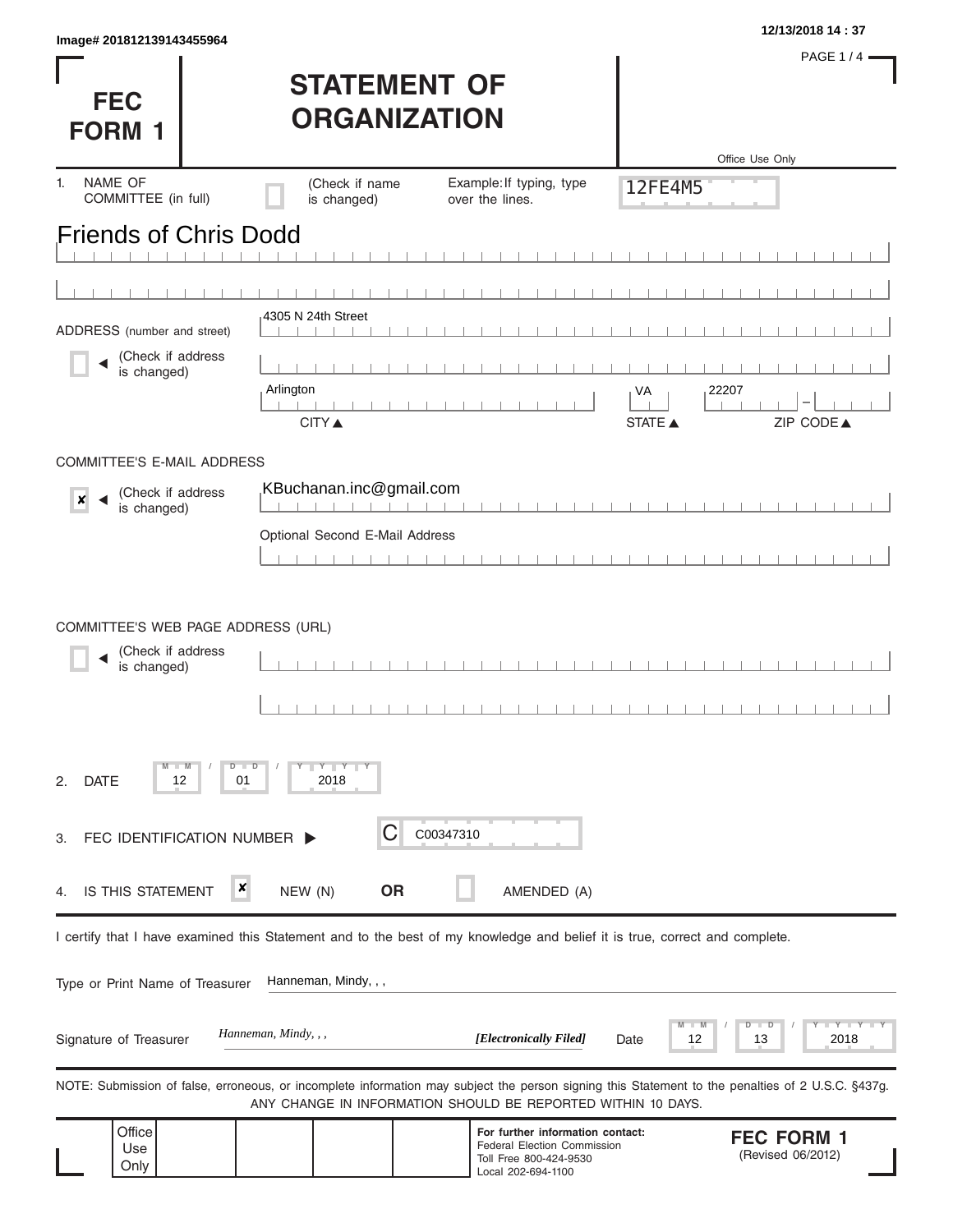L

|                                                           |                      |                   | FEC Form 1 (Revised 02/2009)                                                                                                                                                                                                | Page 2                                   |  |
|-----------------------------------------------------------|----------------------|-------------------|-----------------------------------------------------------------------------------------------------------------------------------------------------------------------------------------------------------------------------|------------------------------------------|--|
| 5.                                                        |                      |                   | TYPE OF COMMITTEE                                                                                                                                                                                                           |                                          |  |
|                                                           |                      |                   | <b>Candidate Committee:</b>                                                                                                                                                                                                 |                                          |  |
|                                                           | (a)                  | ×                 | This committee is a principal campaign committee. (Complete the candidate information below.)                                                                                                                               |                                          |  |
|                                                           | (b)                  |                   | This committee is an authorized committee, and is NOT a principal campaign committee. (Complete the candidate<br>information below.)                                                                                        |                                          |  |
|                                                           | Name of<br>Candidate |                   | Dodd, Christopher, J,,                                                                                                                                                                                                      |                                          |  |
|                                                           | Candidate            | Party Affiliation | Office<br>DEM<br>×<br>Sought:<br>House<br>Senate<br>President                                                                                                                                                               | CT<br><b>State</b><br>00<br>District     |  |
|                                                           | (C)                  |                   | This committee supports/opposes only one candidate, and is NOT an authorized committee.                                                                                                                                     |                                          |  |
|                                                           | Name of<br>Candidate |                   |                                                                                                                                                                                                                             |                                          |  |
|                                                           |                      |                   | <b>Party Committee:</b>                                                                                                                                                                                                     |                                          |  |
|                                                           | (d)                  |                   | (National, State<br>This committee is a<br>or subordinate) committee of the                                                                                                                                                 | (Democratic,<br>Republican, etc.) Party. |  |
|                                                           |                      |                   | <b>Political Action Committee (PAC):</b>                                                                                                                                                                                    |                                          |  |
|                                                           | (e)                  |                   | This committee is a separate segregated fund. (Identify connected organization on line 6.) Its connected organization is a:                                                                                                 |                                          |  |
|                                                           |                      |                   | Corporation<br>Corporation w/o Capital Stock                                                                                                                                                                                | Labor Organization                       |  |
|                                                           |                      |                   | Membership Organization<br><b>Trade Association</b>                                                                                                                                                                         | Cooperative                              |  |
|                                                           |                      |                   | In addition, this committee is a Lobbyist/Registrant PAC.                                                                                                                                                                   |                                          |  |
|                                                           | (f)                  |                   | This committee supports/opposes more than one Federal candidate, and is NOT a separate segregated fund or party<br>committee. (i.e., nonconnected committee)                                                                |                                          |  |
| In addition, this committee is a Lobbyist/Registrant PAC. |                      |                   |                                                                                                                                                                                                                             |                                          |  |
|                                                           |                      |                   | In addition, this committee is a Leadership PAC. (Identify sponsor on line 6.)                                                                                                                                              |                                          |  |
|                                                           |                      |                   | <b>Joint Fundraising Representative:</b>                                                                                                                                                                                    |                                          |  |
| (g)                                                       |                      |                   | This committee collects contributions, pays fundraising expenses and disburses net proceeds for two or more political<br>committees/organizations, at least one of which is an authorized committee of a federal candidate. |                                          |  |
| (h)                                                       |                      |                   | This committee collects contributions, pays fundraising expenses and disburses net proceeds for two or more political<br>committees/organizations, none of which is an authorized committee of a federal candidate.         |                                          |  |
|                                                           |                      |                   | Committees Participating in Joint Fundraiser                                                                                                                                                                                |                                          |  |
|                                                           |                      | 1.                | FEC ID number $\bigcap$                                                                                                                                                                                                     |                                          |  |
|                                                           |                      | 2.                | FEC ID number C                                                                                                                                                                                                             |                                          |  |
|                                                           |                      | 3.                | FEC ID number $\bigcap$                                                                                                                                                                                                     |                                          |  |
|                                                           |                      | 4.                | FEC ID number<br>C                                                                                                                                                                                                          |                                          |  |
|                                                           |                      |                   |                                                                                                                                                                                                                             |                                          |  |

 $\overline{\phantom{a}}$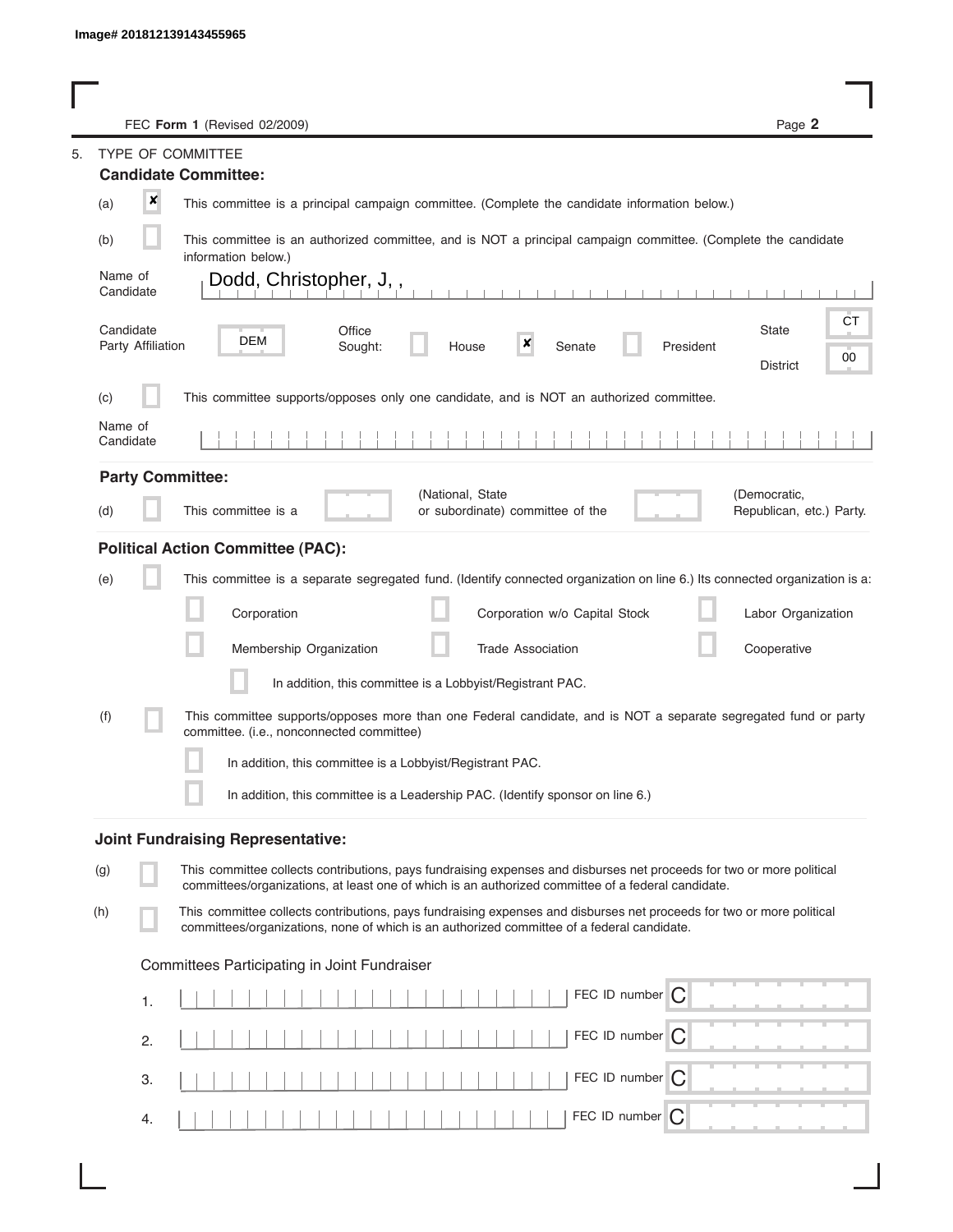FEC Form 1 (Revised 02/2009) Page 3

Write or Type Committee Name

## Image# 201812139143455966<br>
FEC Form 1 (Revised 02/2009)<br>
Write or Type Committee Name<br> **Friends of Chris Dodd**

6. Name of Any Connected Organization, Affiliated Committee, Joint Fundraising Representative, or Leadership PAC Sponsor

| <b>NONE</b>                                                                                                                 |             |              |                 |  |  |
|-----------------------------------------------------------------------------------------------------------------------------|-------------|--------------|-----------------|--|--|
|                                                                                                                             |             |              |                 |  |  |
| Mailing Address                                                                                                             |             |              |                 |  |  |
|                                                                                                                             |             |              |                 |  |  |
|                                                                                                                             |             |              | $1 - 1$         |  |  |
|                                                                                                                             | <b>CITY</b> | <b>STATE</b> | <b>ZIP CODE</b> |  |  |
| Connected Organization   Affiliated Committee   Joint Fundraising Representative<br>Leadership PAC Sponsor<br>Relationship: |             |              |                 |  |  |

Custodian of Records: Identify by name, address (phone number -- optional) and position of the person in possession of committee books and records. 7.

|                   | Buchanan, Katherine, M,,                                                                       |
|-------------------|------------------------------------------------------------------------------------------------|
| Full Name         |                                                                                                |
| Mailing Address   | 1751 Potomac Greens Dr                                                                         |
|                   |                                                                                                |
|                   | 22314-6233<br>VA<br>Alexandria<br>$\overline{\phantom{a}}$                                     |
| Title or Position | ZIP CODE<br><b>CITY</b><br><b>STATE</b>                                                        |
| Asst. Treasurer   | 202<br>423<br>4742<br>Telephone number<br>$\overline{\phantom{a}}$<br>$\overline{\phantom{a}}$ |

8. Treasurer: List the name and address (phone number -- optional) of the treasurer of the committee; and the name and address of any designated agent (e.g., assistant treasurer).

| Full Name<br>of Treasurer      | Hanneman, Minday, , ,                                                                          |
|--------------------------------|------------------------------------------------------------------------------------------------|
| Mailing Address                | 14305 N 24th Street                                                                            |
|                                |                                                                                                |
|                                | Arlington<br>22207<br>VA<br>$\hspace{0.5cm}$                                                   |
|                                | ZIP CODE<br><b>CITY</b><br><b>STATE</b>                                                        |
| Title or Position<br>Treasurer | 202<br>423<br>4742<br>Telephone number<br>$\overline{\phantom{m}}$<br>$\overline{\phantom{a}}$ |